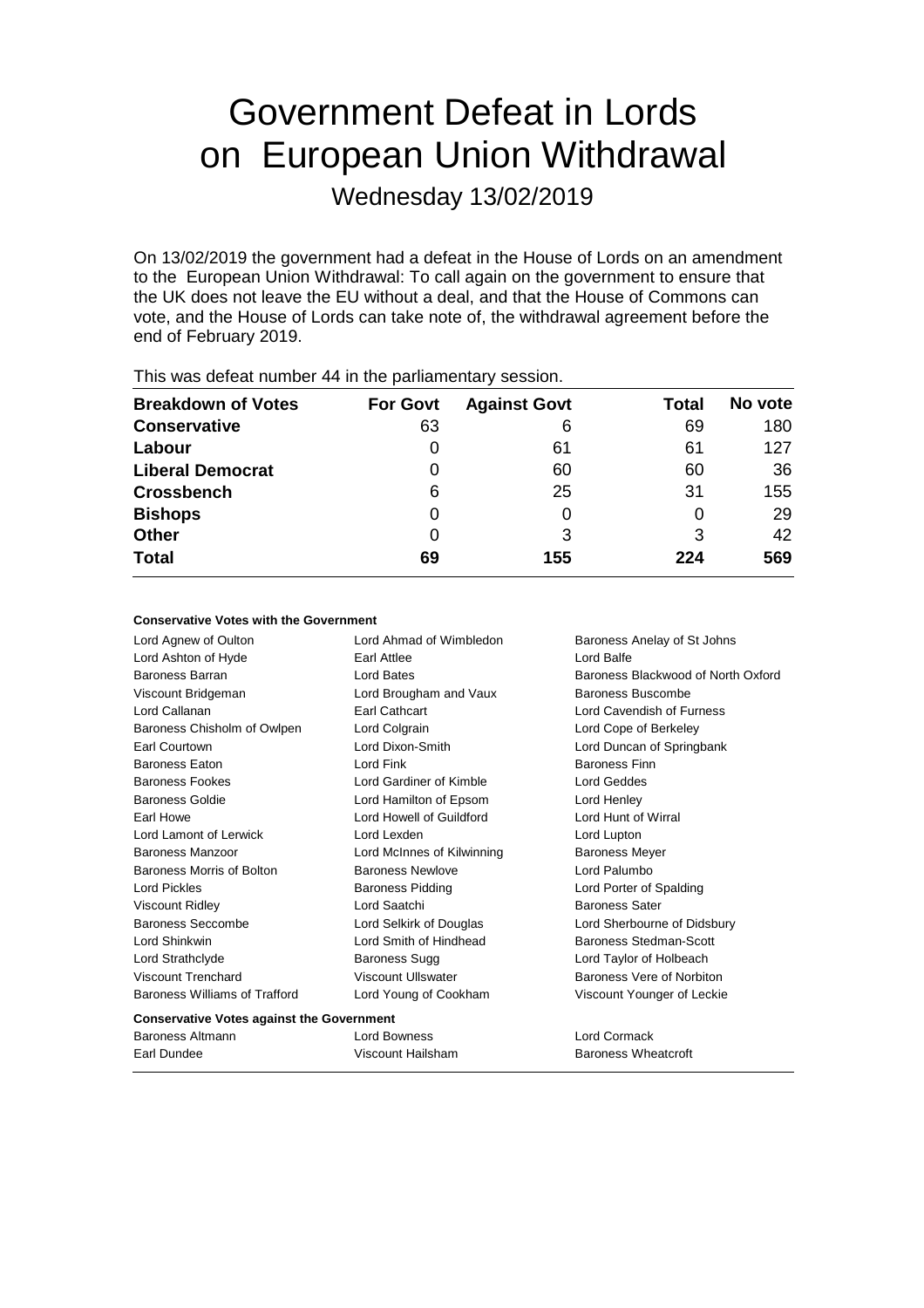#### **Labour Votes with the Government**

# **Labour Votes against the Government**

Baroness Adams of Craigielea Lord Adonis **Baroness Armstrong of Hill Top** Lord Young of Norwood Green

Lord Bassam of Brighton **Lord Berkeley Lord Boateng** Lord Boateng Lord Bradley **Lord Browne of Ladyton** Baroness Bryan of Partick Lord Campbell-Savours Lord Carter of Coles Lord Cashman Viscount Chandos Lord Clark of Windermere Lord Collins of Highbury Baroness Crawley Lord Davies of Stamford Lord Davies of Oldham Lord Desai Lord Donoughue Lord Dubs Lord Elder Lord Falconer of Thoroton Lord Foulkes of Cumnock Baroness Gale **Viscount Hanworth** Lord Harris of Haringey Lord Haworth Baroness Hayter of Kentish Town Baroness Healy of Primrose Hill Baroness Henig Lord Hoyle Lord Hughes of Woodside Lord Lea of Crondall Lord MacKenzie of Culkein Lord McAvoy Baroness McDonagh Baroness McIntosh of Hudnall Lord McKenzie of Luton Lord McNicol of West Kilbride Baroness Morgan of Huyton Baroness Osamor Lord Prescott **Lord Puttnam** Baroness Ramsay of Cartvale Lord Rosser Baroness Sherlock Baroness Smith of Basildon Lord Soley Lord Stevenson of Balmacara Baroness Thornton Lord Tomlinson **Lord Tunnicliffe** Lord Tunnicliffe Lord Watson of Invergowrie Baroness Wheeler **Lord Whitty Baroness Young of Old Scone** 

Lord Judd Baroness Kingsmill Baroness Lawrence of Clarendon

#### **Liberal Democrat Votes with the Government**

#### **Liberal Democrat Votes against the Government**

Lord Addington Lord Alderdice Lord Allan of Hallam Baroness Bakewell of Hardington Mandeville Lord Bruce of Bennachie Lord Burnett Lord Campbell of Pittenweem Lord Clement-Jones Lord Cotter Lord Dholakia Baroness Doocey Baroness Featherstone Lord Foster of Bath Lord German Earl Glasgow Lord Greaves Baroness Hamwee Baroness Harris of Richmond Baroness Humphreys Lord Hussain Baroness Janke Baroness Jolly Lord Jones of Cheltenham Lord Kirkwood of Kirkhope Baroness Kramer Lord Lee of Trafford **Baroness Ludford** Lord Marks of Henley-on-Thames Lord Newby Baroness Northover Lord Oates Lord Paddick Lord Palmer of Childs Hill Baroness Parminter Baroness Pinnock Baroness Randerson Lord Rennard Lord Roberts of Llandudno Lord Rodgers of Quarry Bank Lord Sharkey Baroness Sheehan Lord Shipley Lord Shutt of Greetland Lord Stephen Lord Stoneham of Droxford Lord Storey Lord Strasburger **Lord Stunell** Lord Stunell Baroness Suttie Lord Taverne **Lord Thomas of Gresford** Baroness Thornhill Lord Tope **Baroness Tyler of Enfield** Lord Wallace of Tankerness Tyler of Enfield Lord Wallace of Saltaire Baroness Walmsley Lord Willis of Knaresborough

Baroness Barker **Baroness Bowles of Berkhamsted** 

#### **Crossbench Votes with the Government**

Lord Boyce **Lord Dannatt** Baroness Deech

Lord Greenway Lord Mawson Lord Powell of Bayswater